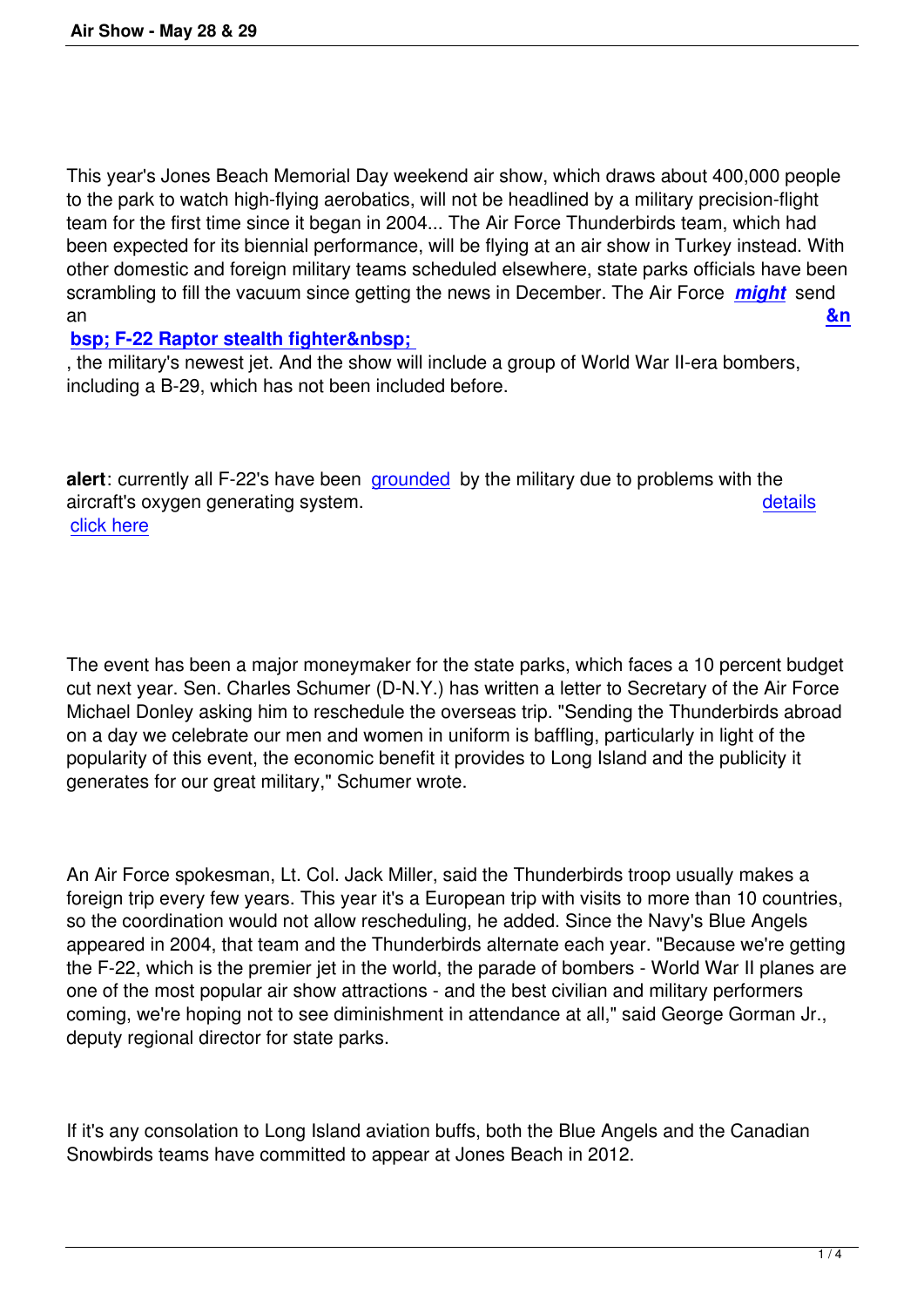**SAT - 5/28 SUN - 5/29 10AM - 3PM** Admission Price: FREE Parking Cost: \$10.00



# **Starring:**

United States Armed Forces

#### **2011 Performers Include: Military:**

\*F-22 Demo Team A-10 East Demo Team US Army Golden Knights

#### **Civilian:**

[American Airpower](http://www.acc.af.mil/aerialevents/demoteamschedule.asp) Museum  [Geico Skytyp](http://www.acc.af.mil/aerialevents/a10east/index.asp)ers  [Team Oracle](http://www.usarec.army.mil/hq/goldenknights/) B-29 Superfortress Fifi

## **Static Display:**

[M4 Sherman, M8 Greyhound](http://www.americanairpowermuseum.com/Website/Index.aspx), [a M 20 armored c](http://geicoskytypers.com/)o[mmand car, Je](http://www.teamoracle.com/)e[ps and other vintage](http://www.cafb29b24.org/a/B-29.htm) weapons - American Airpower Museum\*\*

[MCAS MV-22 Osprey](http://www.americanairpowermuseum.com/Website/Index.aspx)